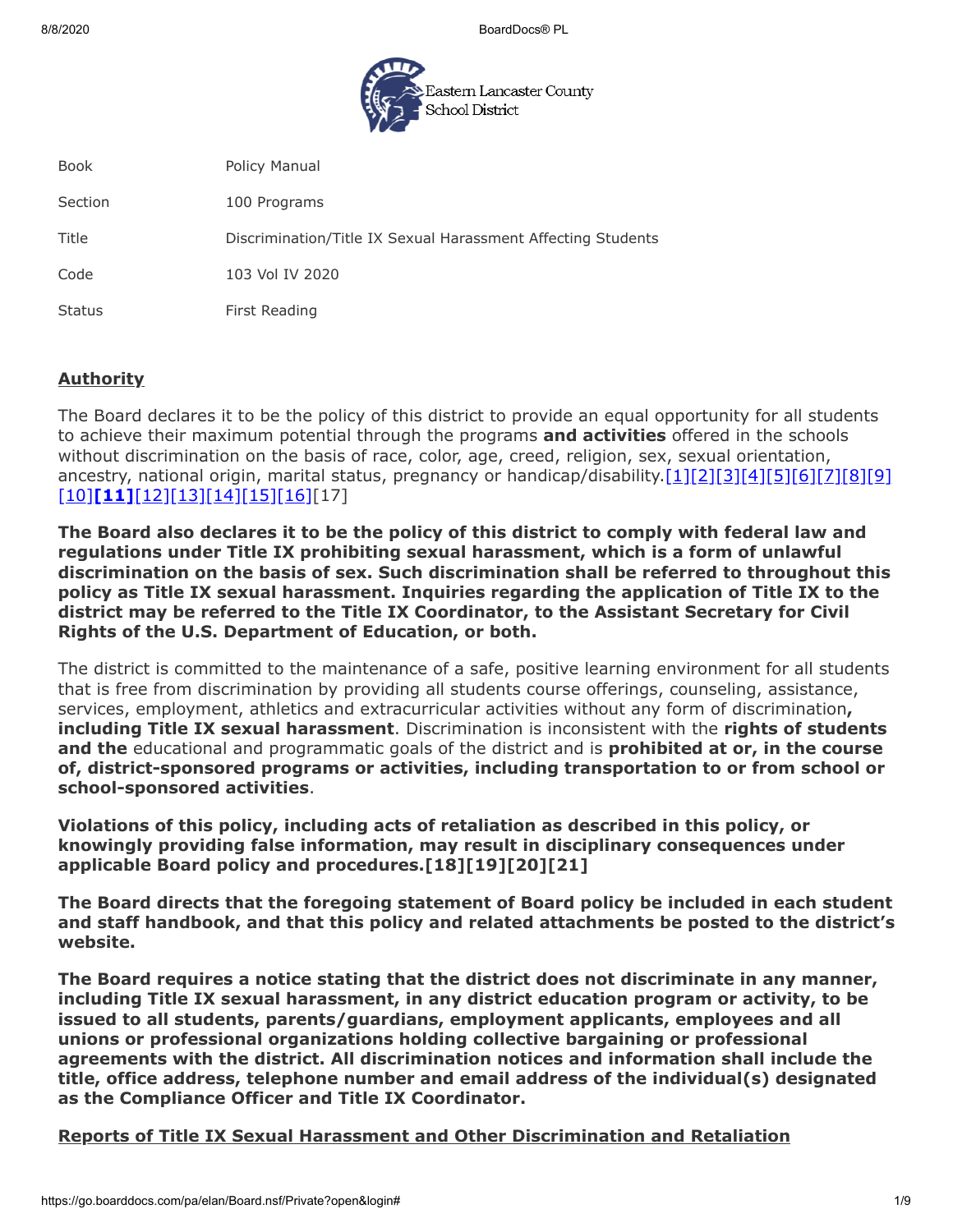8/8/2020 BoardDocs® PL

The Board encourages students and third parties who believe they or others have been subject to **Title IX sexual harassment, other** discrimination **or retaliation** to promptly report such incidents to **the building principal**, even if some elements of the related incident took place or originated away from school grounds, school activities or school conveyances. **A person who is not an intended victim or target of discrimination but is adversely affected by the offensive conduct may file a report of discrimination.**

### **The student's parents/guardians or any other person with knowledge of conduct that may violate this policy is encouraged to immediately report the matter to the building principal.**

A school employee who suspects or is notified that a student has been subject to conduct that constitutes a violation of this policy shall immediately report the incident to the building principal, as well as properly making any mandatory police or child protective services reports required by law. [22]

### **If the building principal is the subject of a complaint, the student, third party or a reporting employee shall report the incident directly to the Title IX Coordinator.**

The complainant or **the individual making the report may use the Discrimination/Sexual Harassment/Bullying/Hazing/Dating Violence/Retaliation Report Form attached to this policy for purposes of reporting an incident or incidents in writing**; however, **verbal reports of an incident or incidents** shall be accepted, documented and the procedures of this policy and the relevant attachments followed.

**The building principal shall promptly notify the Title IX Coordinator of all reports of discrimination, Title IX sexual harassment or retaliation. The Title IX Coordinator shall promptly contact the complainant regarding the report to gather additional information as necessary, and to discuss the availability of supportive measures. The Title IX Coordinator shall consider the complainant's wishes with respect to supportive measures.**

**The Title IX Coordinator shall conduct an assessment to determine whether the reported circumstances are most appropriately addressed through the Discrimination Complaint Procedures prescribed in Attachment 2 to this policy, or if the reported circumstances meet the definition of Title IX sexual harassment and are most appropriately addressed through the Title IX Sexual Harassment Procedures and Grievance Process for Formal Complaints in Attachment 3, or other Board policies.**

# **Disciplinary Procedures When Reports Allege Title IX Sexual Harassment**

**When a report alleges Title IX sexual harassment, disciplinary sanctions may not be imposed until the completion of the grievance process for formal complaints outlined in Attachment 3. The district shall presume that the respondent is not responsible for the alleged conduct until a determination has been made at the completion of the grievance process for formal complaints.[18][20][23][24]**

**When an emergency removal, as described in Attachment 3, is warranted to address an immediate threat to the physical health or safety of an individual, and it is not feasible to continue educational services remotely or in an alternative setting, the normal procedures for suspension and expulsion shall be conducted to accomplish the removal, including specific provisions to address a student with a disability where applicable.[18][19][20] [23]**

**When an emergency removal is not required, disciplinary sanctions shall be considered in the course of the Title IX grievance process for formal complaints. Following the issuance of the written determination and any applicable appeal, any disciplinary action specified in the written determination or appeal decision shall be implemented in accordance with the normal procedures for suspensions, expulsions or other disciplinary actions, including specific provisions to address a student with a disability where applicable.**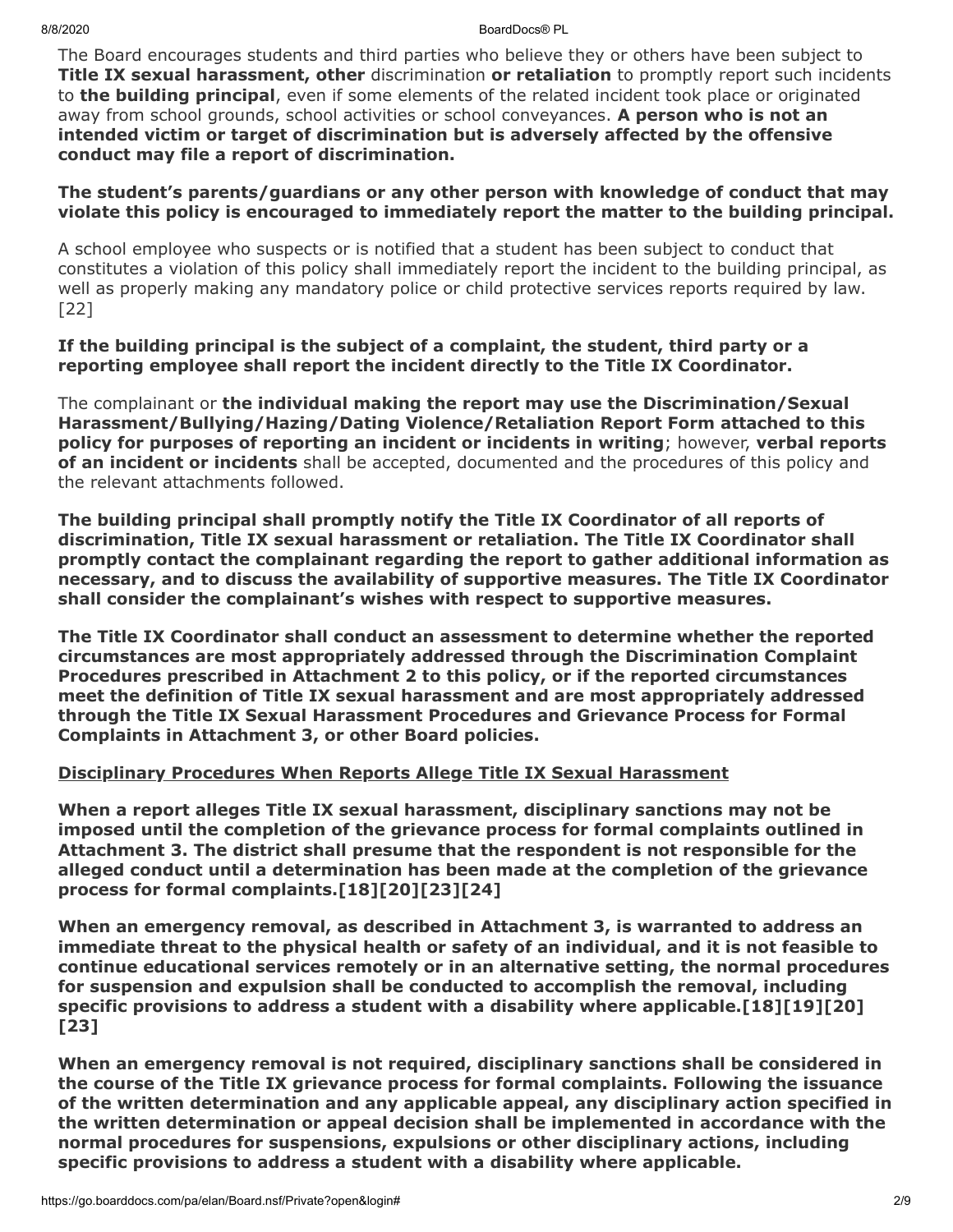## **Confidentiality**

Confidentiality of all parties, witnesses, the allegations, the filing of a **report** and the investigation **related to any form of discrimination or retaliation, including Title IX sexual harassment,** shall be handled in accordance with **applicable law, regulations,** this policy**, the attachments** and the district's legal and investigative obligations.**[\[25\]](http://www.law.cornell.edu/uscode/text/20/1232g)[\[26\]\[27\]\[28\]](https://www.govinfo.gov/content/pkg/FR-2020-05-19/pdf/2020-10512.pdf)[\[29\]](http://www.law.cornell.edu/cfr/text/34/part-99)**

### Retaliation

The Board prohibits retaliation by **the district** or any other person against any person for:**[\[28\]](https://www.govinfo.gov/content/pkg/FR-2020-05-19/pdf/2020-10512.pdf)**

- 1. Reporting **or making a formal complaint** of **any form of** discrimination **or retaliation, including Title IX sexual harassment**.
- 2. **Testifying, assisting,** participating **or refusing to participate** in a related investigation, **process or other proceeding** or hearing.
- 3. **Acting in opposition to** practices the person reasonably believes to be discriminatory.

The district, its employees and others are prohibited from intimidating, threatening, coercing, or discriminating against **anyone for actions described above. Individuals are encouraged to contact the Title IX Coordinator immediately if retaliation is believed to have occurred.**

### **Definitions**

**Complainant shall mean an individual who is alleged to be the victim.**

**Respondent shall mean an individual alleged to be the perpetrator of the discriminatory conduct.**

## **Discrimination**

**Discrimination shall mean to treat individuals differently, or to harass or victimize based on a protected classification including** race, color, age, creed, religion, sex, sexual orientation, ancestry, national origin, marital status, pregnancy, **or** handicap/disability.

**Harassment is a form of discrimination based on the protected classifications listed in this policy consisting** of unwelcome conduct such as graphic, written, electronic, verbal or nonverbal acts including offensive jokes, slurs, epithets and name-calling, ridicule or mockery, insults or putdowns, offensive objects or pictures, physical assaults or threats, intimidation, or other conduct that may be harmful or humiliating or interfere with a person's school or school-related performance when such conduct is:

- 1. Sufficiently severe, persistent or pervasive; and
- 2. A reasonable person in the complainant's position would find that it creates an intimidating, threatening or abusive educational environment such that it deprives or adversely interferes with or limits an individual or group of the ability to participate in or benefit from the services, activities or opportunities offered by a school.

#### **Definitions Related to Title IX Sexual Harassment**

**Formal complaint shall mean a document filed by a complainant or signed by the Title IX Coordinator alleging Title IX sexual harassment and requesting that the district investigate the allegation under the grievance process for formal complaints. The authority for the Title IX Coordinator to sign a formal complaint does not make the Title IX Coordinator a party in the grievance process for formal complaints. The phrase "document filed by a complainant" refers to a document or electronic submission that contains the**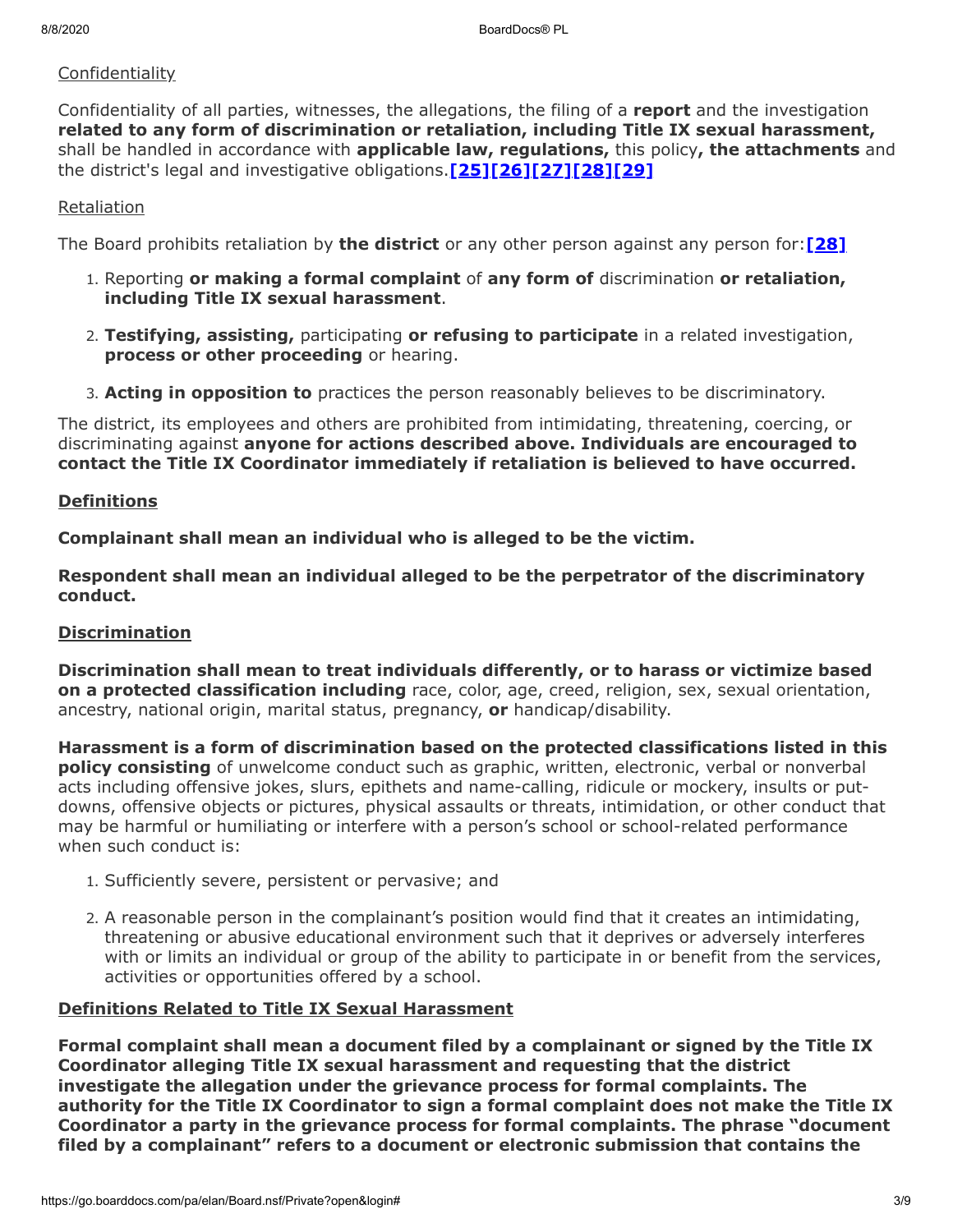**complainant's physical or digital signature, or otherwise indicates that the complainant is the person filing the formal complaint[.\[27\]\[30\]](https://www.govinfo.gov/content/pkg/FR-2020-05-19/pdf/2020-10512.pdf)**

**Supportive measures shall mean nondisciplinary, nonpunitive individualized services offered as appropriate, as reasonably available, and without fee or charge to the complainant or the respondent before or after the filing of a formal complaint or where no formal complaint has been filed.[\[30\]](https://www.govinfo.gov/content/pkg/FR-2020-05-19/pdf/2020-10512.pdf)**

**Supportive measures shall be designed to restore or preserve equal access to the educational program or activity without unreasonably burdening the other party, including measures designed to protect the safety of all parties or the educational environment, or to deter sexual harassment. Supportive measures may include, but are not limited to:[\[30\]](https://www.govinfo.gov/content/pkg/FR-2020-05-19/pdf/2020-10512.pdf)**

- 1. **Counseling**
- 2. **Extensions of deadlines or other course-related adjustments**
- 3. **Modifications of work or class schedules**
- 4. **Mutual restrictions on contact between the parties**
- 5. **Leaves of absence**
- 6. **Increased security**
- 7. **Assistance from domestic violence or rape crisis programs**
- 8. **Assistance from community health resources including counseling resources**

**Supportive measures may also include assessments or evaluations to determine eligibility for special education or related services, or the need to review an Individualized Education Program (IEP) or Section 504 Service Agreement based on a student's behavior. This could include, but is not limited to, a manifestation determination or functional behavioral assessment (FBA), in accordance with applicable law, regulations or Board policy.[17][18] [23][24][31]**

**Title IX sexual harassment means conduct on the basis of sex that satisfies one or more of the following:[\[30\]](https://www.govinfo.gov/content/pkg/FR-2020-05-19/pdf/2020-10512.pdf)**

- 1. **A district employee conditioning the provision of an aid, benefit, or district service on an individual's participation in unwelcome sexual conduct, commonly referred to as** *quid pro quo sexual harassment.*
- 2. **Unwelcome conduct determined by a reasonable person to be so severe, pervasive and objectively offensive that it effectively denies a person equal access to a district education program or activity.**
- 3. **Sexual assault, dating violence, domestic violence or stalking.**
	- a. *Dating violence* **means violence committed by a person who is or has been in a social relationship of a romantic or intimate nature with the victim and where the existence of such a relationship is determined by the following factors:[\[32\]](https://www.law.cornell.edu/uscode/text/34/12291)**
		- i. **Length of relationship.**
		- ii. **Type of relationship.**
		- iii. **Frequency of interaction between the persons involved in the relationship.**
	- b. *Domestic violence* **includes felony or misdemeanor crimes of violence committed by a current or former spouse or intimate partner of the victim, by a person with whom the victim shares a child in common, by a person who is cohabitating with or has cohabitated with the victim as a spouse or intimate partner, by a person similarly situated to a spouse of the victim under the domestic or family violence laws of the jurisdiction receiving federal funding, or by any other person against**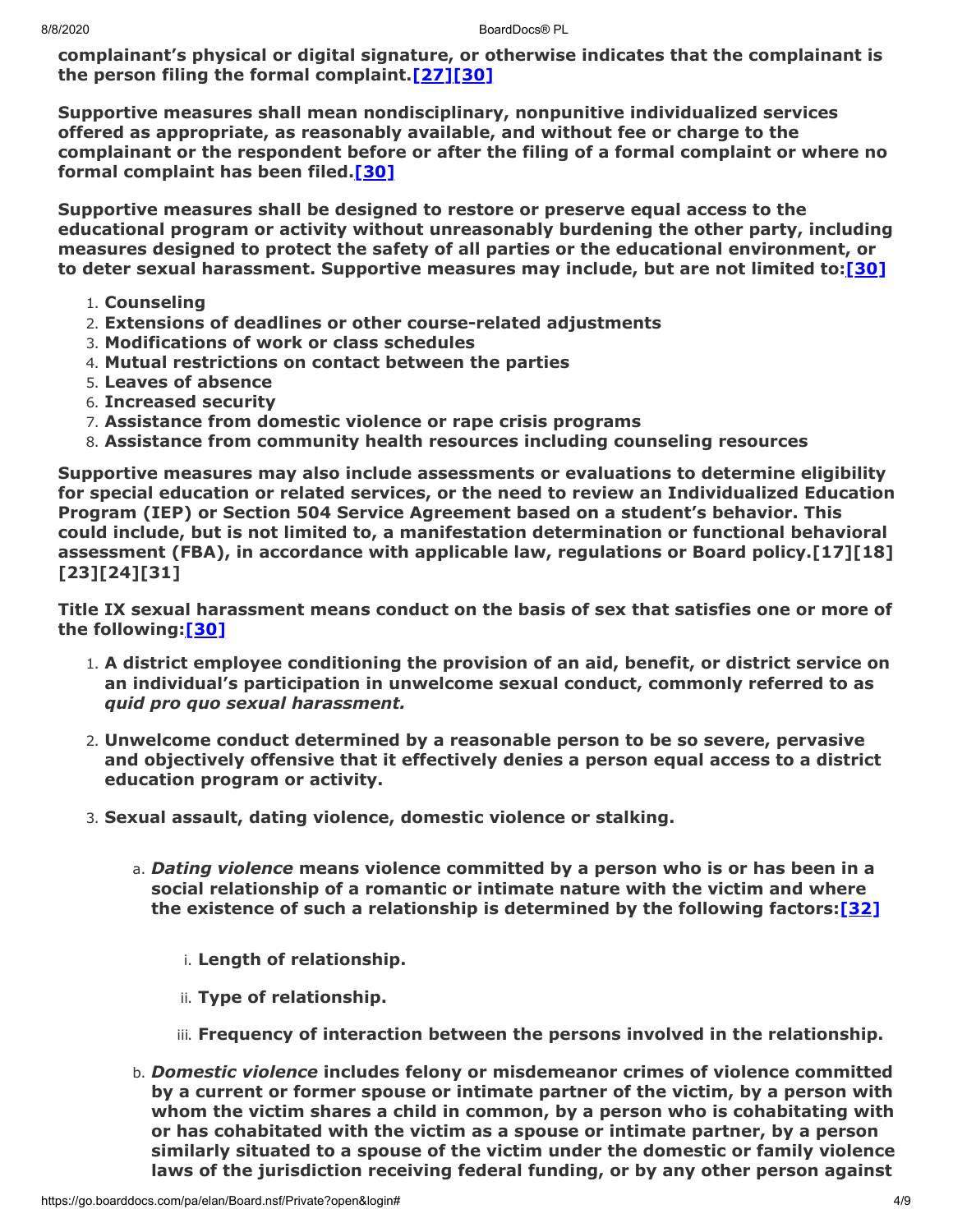**an adult or youth victim who is protected from that person's acts under the domestic or family violence laws of the jurisdiction[.\[32\]](https://www.law.cornell.edu/uscode/text/34/12291)**

- c. *Sexual assault* **means a sexual offense under state or federal law that is classified as a forcible or nonforcible sex offense under the uniform crime reporting system of the Federal Bureau of Investigation.[\[33\]](https://www.law.cornell.edu/uscode/text/20/1092)**
- d. *Stalking***, under Title IX means stalking on the basis of sex, for example when the stalker desires to date a victim. Stalking means to engage in a course of conduct directed at a specific person that would cause a reasonable person to either[:\[32\]](https://www.law.cornell.edu/uscode/text/34/12291)**
	- i. **Fear for their safety or the safety of others.**
	- ii. **Suffer substantial emotional distress.**

**Such conduct must have taken place during a district education program or activity and against a person in the United States to qualify as sexual harassment under Title IX. An education program or activity includes the locations, events or circumstances over which the district exercises substantial control over both the respondent and the context in which the harassment occurs. Title IX applies to all of a district's education programs or activities, whether such programs or activities occur on-campus or off-campus.[\[26\]\[27\]](https://www.govinfo.gov/content/pkg/FR-2020-05-19/pdf/2020-10512.pdf) [\[30\]](https://www.govinfo.gov/content/pkg/FR-2020-05-19/pdf/2020-10512.pdf)**

#### **Delegation of Responsibility**

In order to maintain a program of nondiscrimination practices that is in compliance with applicable laws and regulations, the Board designates the **[\[34\]](https://www.govinfo.gov/content/pkg/FR-2020-05-19/pdf/2020-10512.pdf)**

#### **Chief of Finance and Operations as the district's Compliance Officer and Director of Human Resources as the district's Title IX Coordinator.**

**The Compliance Officer can be contacted at:**

**Address: 669 East Main Street New Holland PA 17557**

**Email: Title\_IX\_Compliance@elanco.org**

**Phone Number: (717) 354-1507**

**The Title IX Coordinator can be contacted at:**

**Address: 669 East Main Street New Holland PA 17557**

**Email: Title\_IX\_Compliance@elanco.org**

**Phone Number: (717) 354-1503**

The Compliance Officer **and Title IX Coordinator shall fulfill designated responsibilities** to ensure adequate nondiscrimination procedures are in place, to recommend new procedures or modifications to procedures and to monitor the implementation of the district's nondiscrimination procedures in the following areas**, as appropriate**:

1. Curriculum and Materials - Review of curriculum guides, textbooks and supplemental materials for discriminatory bias.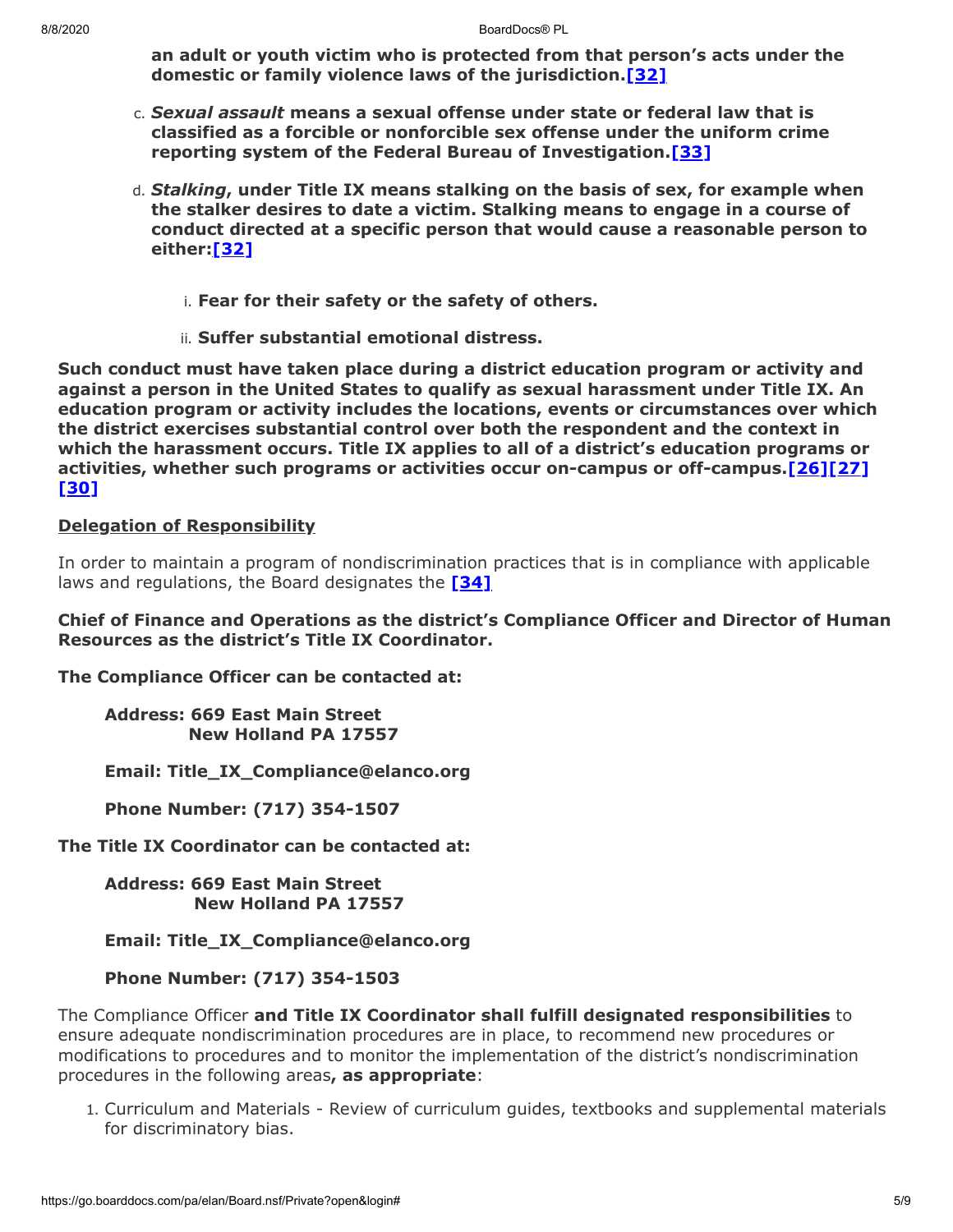- 2. Training **Provide** training for students and staff to prevent, identify and alleviate problems of discrimination.
- 3. Resources Maintain and provide information to staff on resources available to complainants in addition to the school complaint procedure **or Title IX procedures**, such as making reports to the police, and available **supportive measures such as** assistance from domestic violence or rape crisis programs and community health resources including counseling resources.
- 4. Student Access Review of programs, activities and practices to ensure that all students have equal access and are not segregated except when permissible by law or regulation.
- 5. District Support **Assure** that like aspects of the school programs **and activities** receive like support as to staffing and compensation, facilities, equipment, and related areas.**[35]**
- 6. Student Evaluation Review of assessments, procedures, and guidance and counseling materials for stereotyping and discrimination.
- 7. **Reports/Formal** Complaints Monitor and provide technical assistance to **individuals involved** in **managing informal reports and formal** complaints.

## **Guidelines**

## **Title IX Sexual Harassment Training Requirements**

**The Compliance Officer and Title IX Coordinator, investigator(s), decision-maker(s), or any individual designated to facilitate an informal resolution process related to Title IX sexual harassment shall receive the following training, as required or appropriate to their specific role:**

- 1. **Definition of sexual harassment.**
- 2. **Scope of the district's education program or activity, as it pertains to what is subject to Title IX regulations.**
- 3. **How to conduct an investigation and grievance process for formal complaints, including examination of evidence, drafting written determinations, handling appeals and informal resolution processes, as applicable.**
- 4. **How to serve impartially, including by avoiding prejudgment of the facts at issue, conflicts of interest and bias.**
- 5. **Use of relevant technology.**
- 6. **Issues of relevance including when questions and evidence about the complainant's sexual predisposition or prior sexual behavior are not relevant.**
- 7. **Issues of relevance, weight of evidence and application of standard of proof and drafting investigative reports that fairly summarize relevant evidence.**
- 8. **How to address complaints when the alleged conduct does not qualify as Title IX sexual harassment but could be addressed under another complaint process or Board policy.**

**All training materials shall promote impartial investigations and adjudications of formal complaints of Title IX sexual harassment without relying on sex stereotypes.**

**All training materials shall be posted on the district's website.**

#### **Disciplinary Consequences**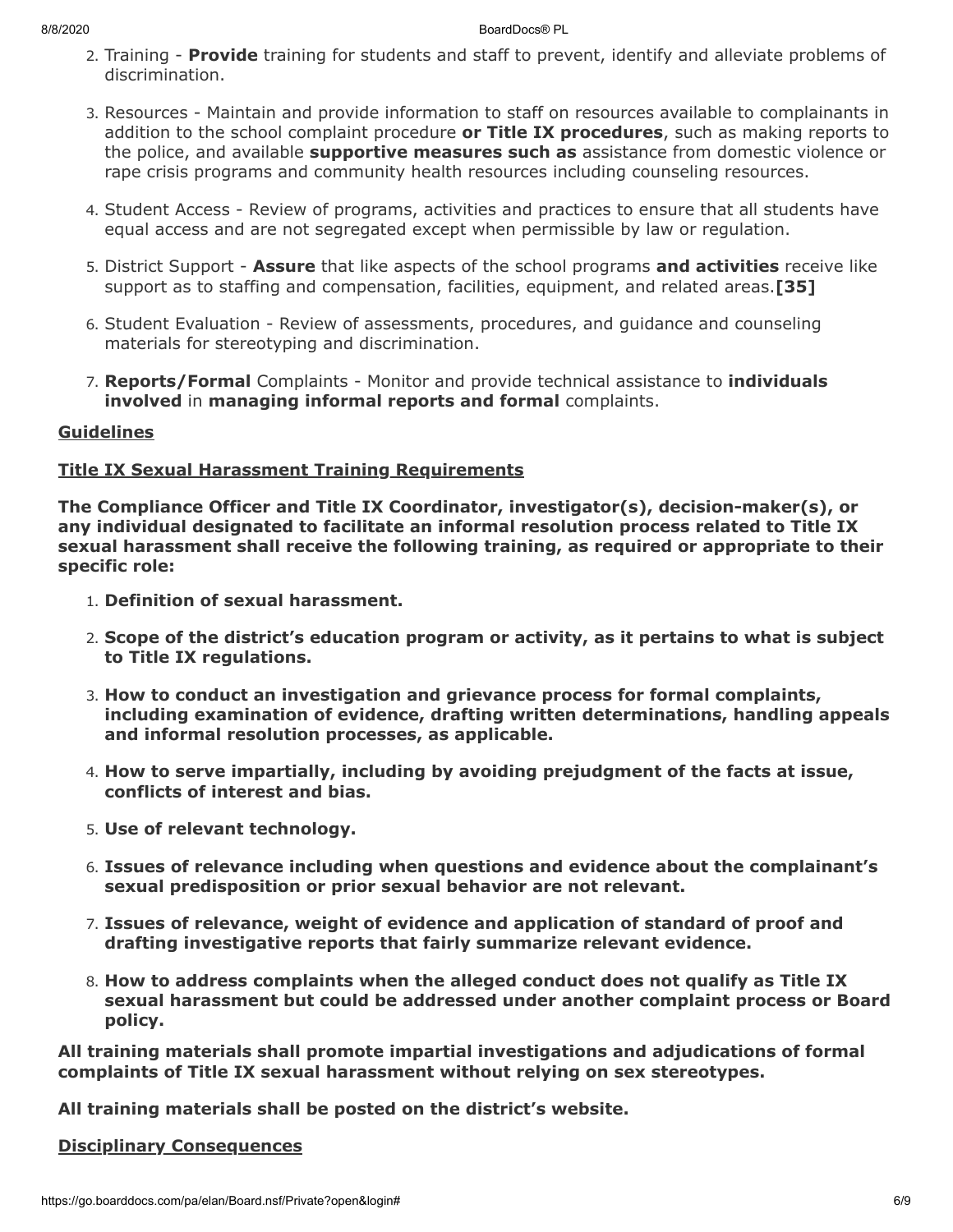**A student who is determined to be responsible for violation of this policy shall be subject to appropriate disciplinary action consistent with the Code of Student Conduct, which may include but is not limited to:[18][19][20]**

- 1. **Loss of school privileges**
- 2. **Transfer to another educational setting**
- 3. **Exclusion from school-sponsored activities.**
- 4. **Detention**
- 5. **Suspension**
- 6. **Expulsion**
- 7. **Referral to law enforcement officials.**

**An employee who violates this policy shall be subject to appropriate disciplinary action consistent with the applicable Board policy, collective bargaining agreement and individual contract, up to and including dismissal and/or referral to law enforcement officials.[21] [36]**

#### **Reports of Discrimination**

**Any reports of discrimination that are reviewed by the Title IX Coordinator and do not meet the definition of Title IX sexual harassment but are based on race, color, age, creed, religion, sex, sexual orientation, ancestry, national origin, marital status, pregnancy or handicap/disability shall follow the Discrimination Complaint Procedures in Attachment 2 to this policy.**

#### **Reports of Title IX Sexual Harassment**

**Any reports deemed by the Title IX Coordinator to meet the definition of sexual harassment under Title IX shall follow the Title IX Sexual Harassment Procedures and Grievance Process for Formal Complaints in Attachment 3 to this policy.**

#### **PSBA Revision 7/20 © 2020 PSBA**

Legal [1. 22 PA Code 12.1](http://pacodeandbulletin.gov/Display/pacode?file=/secure/pacode/data/022/chapter12/s12.1.html&d=reduce) [2. 22 PA Code 12.4](http://pacodeandbulletin.gov/Display/pacode?file=/secure/pacode/data/022/chapter12/s12.4.html&d=reduce) [3. 22 PA Code 15.1 et seq](http://pacodeandbulletin.gov/Display/pacode?file=/secure/pacode/data/022/chapter15/chap15toc.html&d=) [4. 22 PA Code 4.4](http://pacodeandbulletin.gov/Display/pacode?file=/secure/pacode/data/022/chapter4/s4.4.html&d=reduce) [5. 24 P.S. 1301](http://www.legis.state.pa.us/cfdocs/legis/LI/uconsCheck.cfm?txtType=HTM&yr=1949&sessInd=0&smthLwInd=0&act=14&chpt=13&sctn=1&subsctn=0) [6. 24 P.S. 1310](http://www.legis.state.pa.us/cfdocs/legis/LI/uconsCheck.cfm?txtType=HTM&yr=1949&sessInd=0&smthLwInd=0&act=14&chpt=13&sctn=10&subsctn=0) [7. 24 P.S. 1601-C et seq](http://www.legis.state.pa.us/cfdocs/legis/LI/uconsCheck.cfm?txtType=HTM&yr=1949&sessInd=0&smthLwInd=0&act=014&chpt=16C) [8. 24 P.S. 5004](http://www.legis.state.pa.us/cfdocs/legis/LI/uconsCheck.cfm?txtType=HTM&yr=1961&sessInd=0&smthLwInd=0&act=341&chpt=0&sctn=4&subsctn=0) [9. 43 P.S. 951 et seq](http://www.legis.state.pa.us/cfdocs/Legis/LI/uconsCheck.cfm?txtType=HTM&yr=1955&sessInd=0&smthLwInd=0&act=0222.) [10. 20 U.S.C. 1681 et seq](http://www.law.cornell.edu/uscode/text/20/chapter-38) [11. 34 CFR Part 106](http://www.law.cornell.edu/cfr/text/34/part-106) [12. 29 U.S.C. 794](http://www.law.cornell.edu/uscode/text/29/794) [13. 42 U.S.C. 12101 et seq](http://www.law.cornell.edu/uscode/text/42/chapter-126) 14 42 U S C [1981](http://www.law.cornell.edu/uscode/text/42/chapter-21/subchapter-I) et seq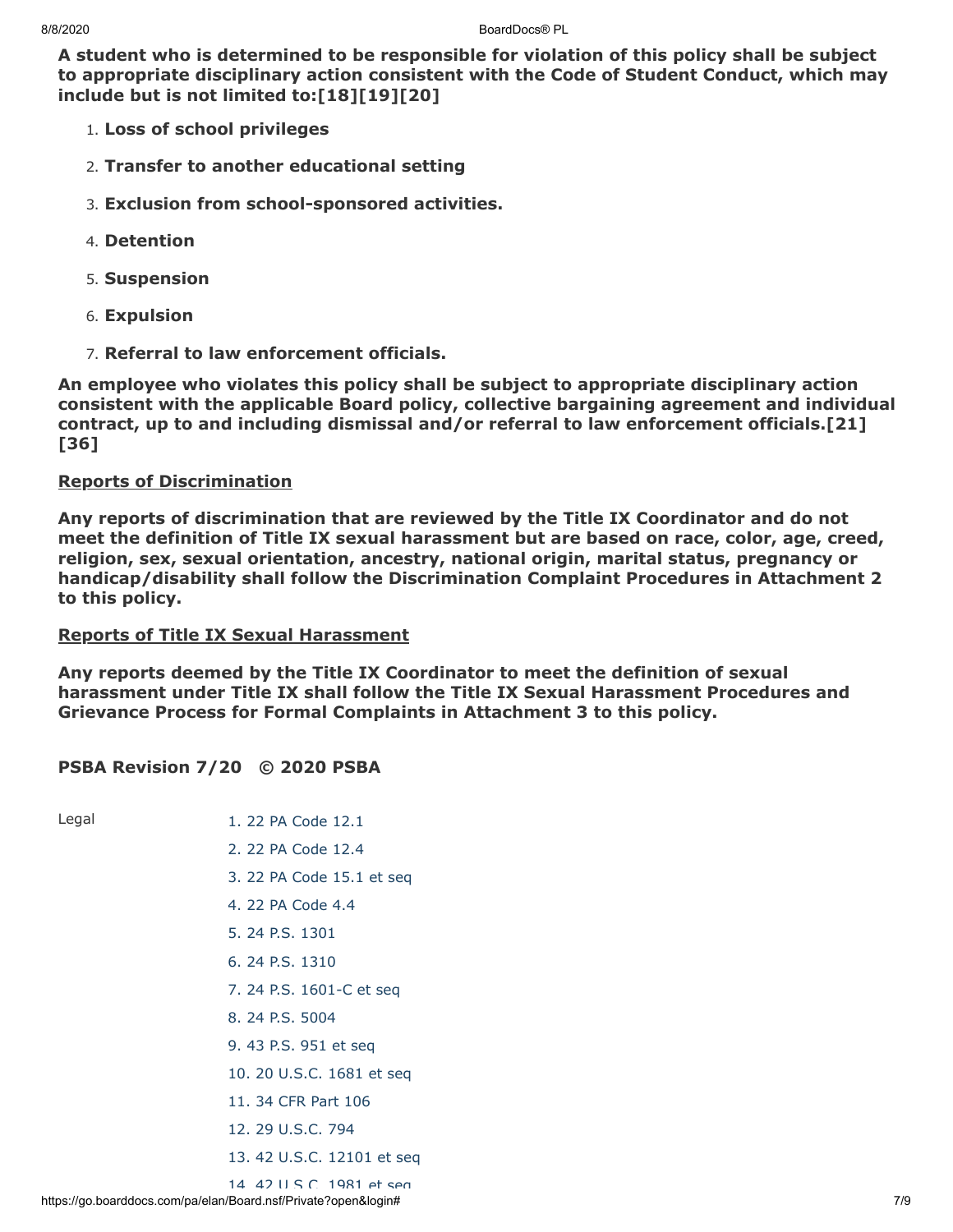[14. 42 U.S.C. 1981 et seq](http://www.law.cornell.edu/uscode/text/42/chapter-21/subchapter-I) [15. 42 U.S.C. 2000d et seq](http://www.law.cornell.edu/uscode/text/42/chapter-21/subchapter-V) [16. U.S. Const. Amend. XIV, Equal Protection Clause](https://www.law.cornell.edu/constitution/amendmentxiv) 17. Pol. 103.1 18. Pol. 113.1 19. Pol. 218 20. Pol. 233 21. Pol. 317 22. Pol. 806 23. Pol. 113.2 24. Pol. 113.3 [25. 20 U.S.C. 1232g](http://www.law.cornell.edu/uscode/text/20/1232g) [26. 34 CFR 106.44](https://www.govinfo.gov/content/pkg/FR-2020-05-19/pdf/2020-10512.pdf) [27. 34 CFR 106.45](https://www.govinfo.gov/content/pkg/FR-2020-05-19/pdf/2020-10512.pdf) [28. 34 CFR 106.71](https://www.govinfo.gov/content/pkg/FR-2020-05-19/pdf/2020-10512.pdf) [29. 34 CFR Part 99](http://www.law.cornell.edu/cfr/text/34/part-99) [30. 34 CFR 106.30](https://www.govinfo.gov/content/pkg/FR-2020-05-19/pdf/2020-10512.pdf) 31. Pol. 113 [32. 34 U.S.C. 12291](https://www.law.cornell.edu/uscode/text/34/12291) [33. 20 U.S.C. 1092](https://www.law.cornell.edu/uscode/text/20/1092) [34. 34 CFR 106.8](https://www.govinfo.gov/content/pkg/FR-2020-05-19/pdf/2020-10512.pdf) 35. Pol. 150 36. Pol. 317.1 [18 Pa. C.S.A. 2709](http://www.legis.state.pa.us/cfdocs/legis/LI/consCheck.cfm?txtType=HTM&ttl=18&div=0&chpt=27&sctn=9&subsctn=0) [20 U.S.C. 1400 et seq](http://www.law.cornell.edu/uscode/text/20/chapter-33) [28 CFR Part 41](http://www.law.cornell.edu/cfr/text/28/part-41) [28 CFR Part 35](http://www.law.cornell.edu/cfr/text/28/part-35) [34 CFR Part 100](http://www.law.cornell.edu/cfr/text/34/part-100) [34 CFR Part 104](http://www.law.cornell.edu/cfr/text/34/part-104) [34 CFR Part 110](http://www.law.cornell.edu/cfr/text/34/part-110) [U.S. Const. Amend. I](https://www.law.cornell.edu/constitution/first_amendment) Bostock v. Clayton County, 590 U.S., 140 S. Ct. 1731 (2020) Davis v. Monroe County Board of Education, 526 U.S. 629 (1999) Franklin v. Gwinnett County Public Schools, 503 U.S. 60 (1992) Gebser v. Lago Vista Independent School District, 524 U.S. 274 (1998) [Office for Civil Rights - Resources for Addressing Racial Harassment](https://www2.ed.gov/about/offices/list/ocr/raceharassresources.html) Pol. 122 Pol. 123 Pol. 138 Pol. 216 Pol. 220